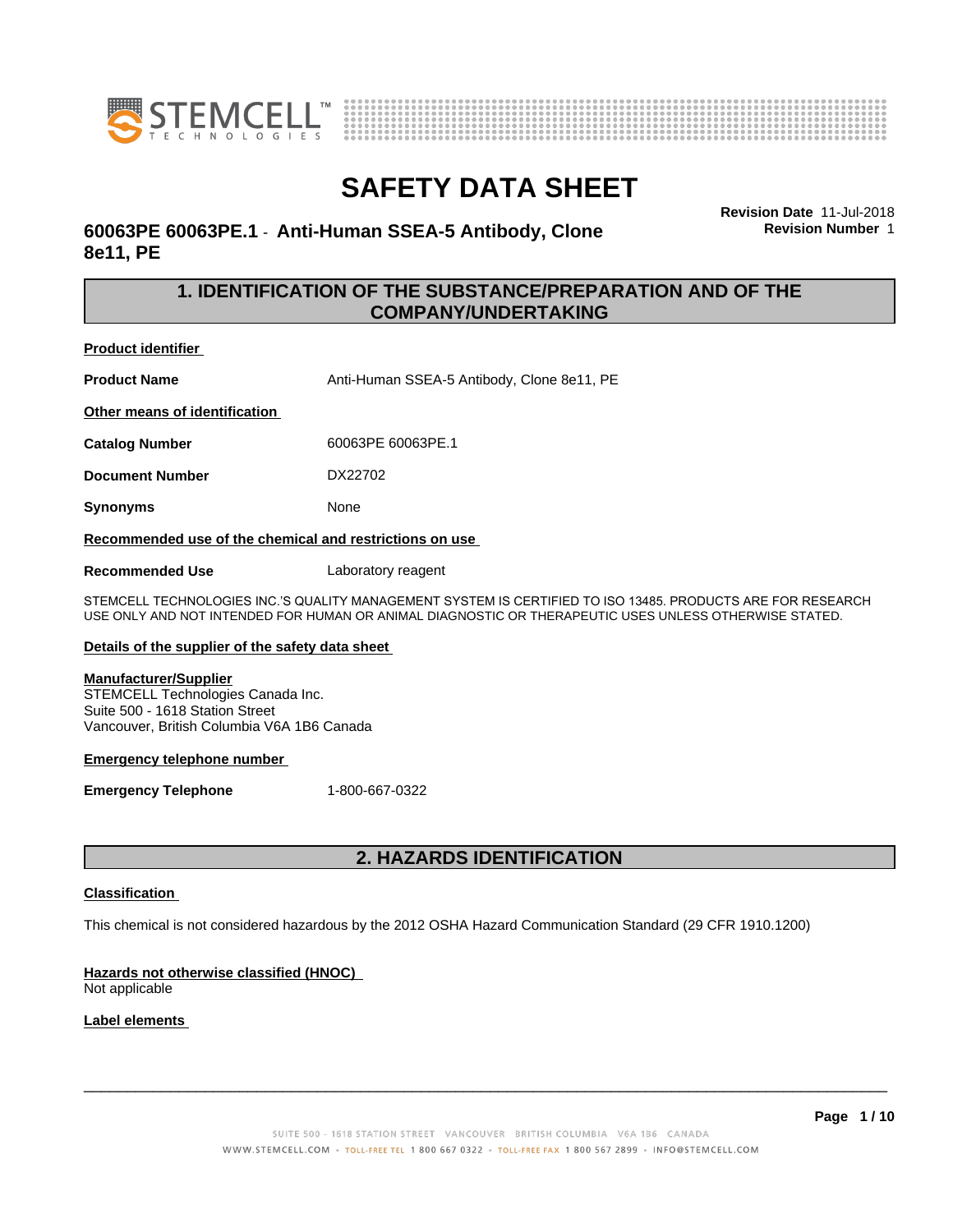



# \_\_\_\_\_\_\_\_\_\_\_\_\_\_\_\_\_\_\_\_\_\_\_\_\_\_\_\_\_\_\_\_\_\_\_\_\_\_\_\_\_\_\_\_\_\_\_\_\_\_\_\_\_\_\_\_\_\_\_\_\_\_\_\_\_\_\_\_\_\_\_\_\_\_\_\_\_\_\_\_\_\_\_\_\_\_\_\_\_\_\_\_\_ **Revision Date** 11-Jul-2018 **60063PE 60063PE.1** - **Anti-Human SSEA-5 Antibody, Clone 8e11, PE**

**Revision Number** 1

**Hazard statements** Not a hazardous substance or mixture according to the Globally Harmonized System (GHS) The product contains no substances which at their given concentration, are considered to be hazardous to health. **Appearance** Clear **Physical state** Liquid **Odor** No information available

**Other Information**

Not applicable

**Unknown acute toxicity** 0 % of the mixture consists of ingredient(s) of unknown toxicity

0 % of the mixture consists of ingredient(s) of unknown acute oral toxicity

0 % of the mixture consists of ingredient(s) of unknown acute dermal toxicity

0 % of the mixture consists of ingredient(s) of unknown acute inhalation toxicity (gas)

0 % of the mixture consists of ingredient(s) of unknown acute inhalation toxicity (vapor)

0 % of the mixture consists of ingredient(s) of unknown acute inhalation toxicity (dust/mist)

# **3. COMPOSITION/INFORMATION ON INGREDIENTS**

### **Substance**

Not applicable.

### **Mixture**

Not a hazardous substance or mixture according to the Globally Harmonized System (GHS)

\*The exact percentage (concentration) of composition has been withheld as a trade secret.

# **4. FIRST AID MEASURES**

### **Description of first aid measures**

**Inhalation** Remove to fresh air.

**Eye contact Rinse thoroughly with plenty of water for at least 15 minutes, lifting lower and upper eyelids.** Consult a physician.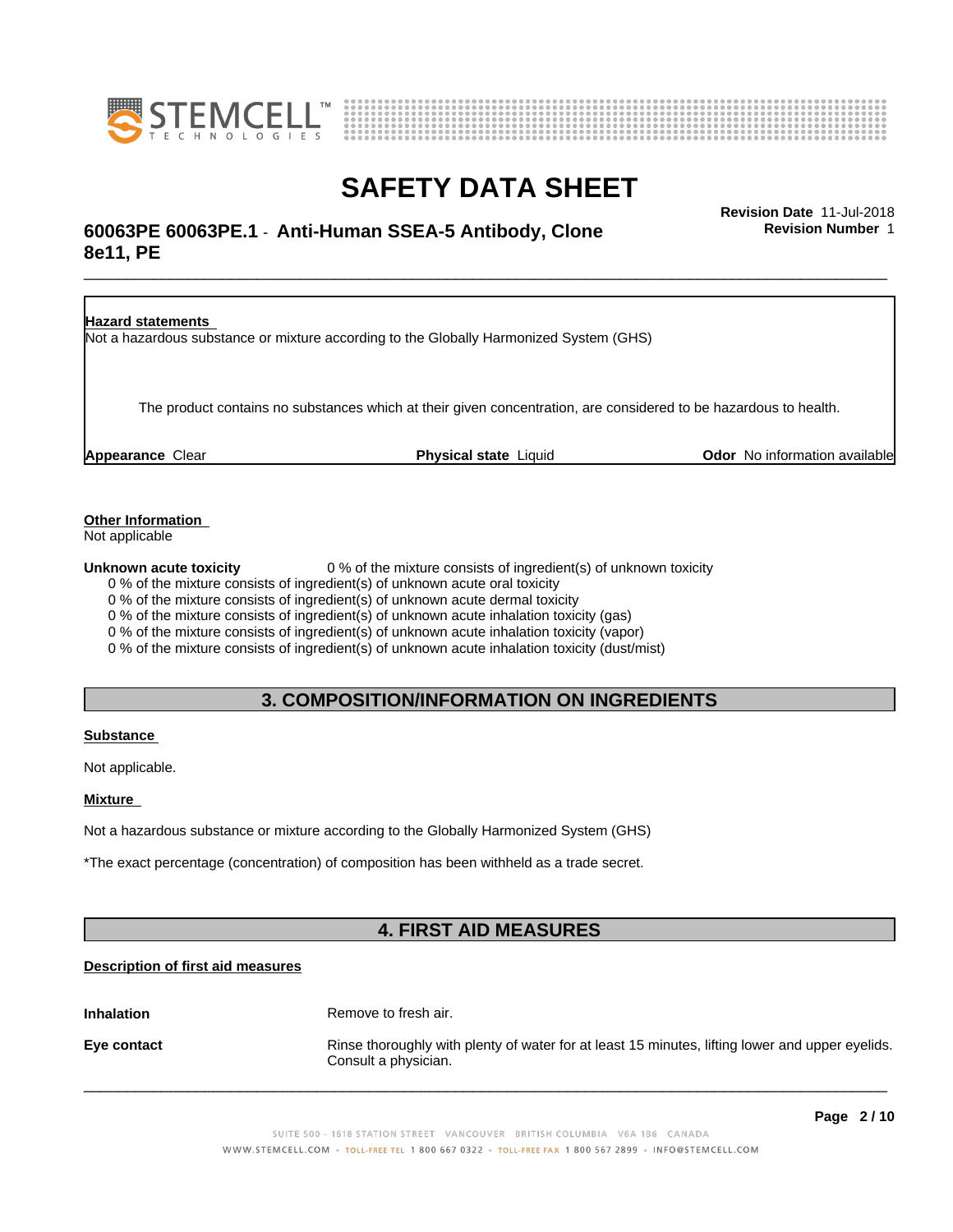



# \_\_\_\_\_\_\_\_\_\_\_\_\_\_\_\_\_\_\_\_\_\_\_\_\_\_\_\_\_\_\_\_\_\_\_\_\_\_\_\_\_\_\_\_\_\_\_\_\_\_\_\_\_\_\_\_\_\_\_\_\_\_\_\_\_\_\_\_\_\_\_\_\_\_\_\_\_\_\_\_\_\_\_\_\_\_\_\_\_\_\_\_\_ **Revision Date** 11-Jul-2018 **60063PE 60063PE.1** - **Anti-Human SSEA-5 Antibody, Clone 8e11, PE**

**Skin contact** Wash skin with soap and water. **Ingestion Clean mouth with water and drink afterwards plenty of water. Most important symptoms and effects, both acute and delayed Symptoms** No information available. **Indication of any immediate medical attention and special treatment needed Note to physicians** Treat symptomatically. **5. FIRE-FIGHTING MEASURES Suitable Extinguishing Media** Use extinguishing measures that are appropriate to local circumstances and the surrounding environment. **Unsuitable extinguishing media** CAUTION: Use of water spray when fighting fire may be inefficient. **Specific hazards arising from the chemical** No information available. **Explosion data Sensitivity to Mechanical Impact** None.

| Special protective equipment for | Firefighters should wear self-contained breathing apparatus and full firefighting turnout |
|----------------------------------|-------------------------------------------------------------------------------------------|
| fire-fighters                    | gear. Use personal protection equipment.                                                  |

## **6. ACCIDENTAL RELEASE MEASURES**

#### **Personal precautions, protective equipment and emergency procedures**

**Personal precautions** Ensure adequate ventilation.

**Sensitivity to Static Discharge** None.

### **Environmental precautions**

**Environmental precautions** See Section 12 for additional Ecological Information.

#### **Methods and material for containment and cleaning up**

 $\overline{\phantom{a}}$  ,  $\overline{\phantom{a}}$  ,  $\overline{\phantom{a}}$  ,  $\overline{\phantom{a}}$  ,  $\overline{\phantom{a}}$  ,  $\overline{\phantom{a}}$  ,  $\overline{\phantom{a}}$  ,  $\overline{\phantom{a}}$  ,  $\overline{\phantom{a}}$  ,  $\overline{\phantom{a}}$  ,  $\overline{\phantom{a}}$  ,  $\overline{\phantom{a}}$  ,  $\overline{\phantom{a}}$  ,  $\overline{\phantom{a}}$  ,  $\overline{\phantom{a}}$  ,  $\overline{\phantom{a}}$ 

**Revision Number** 1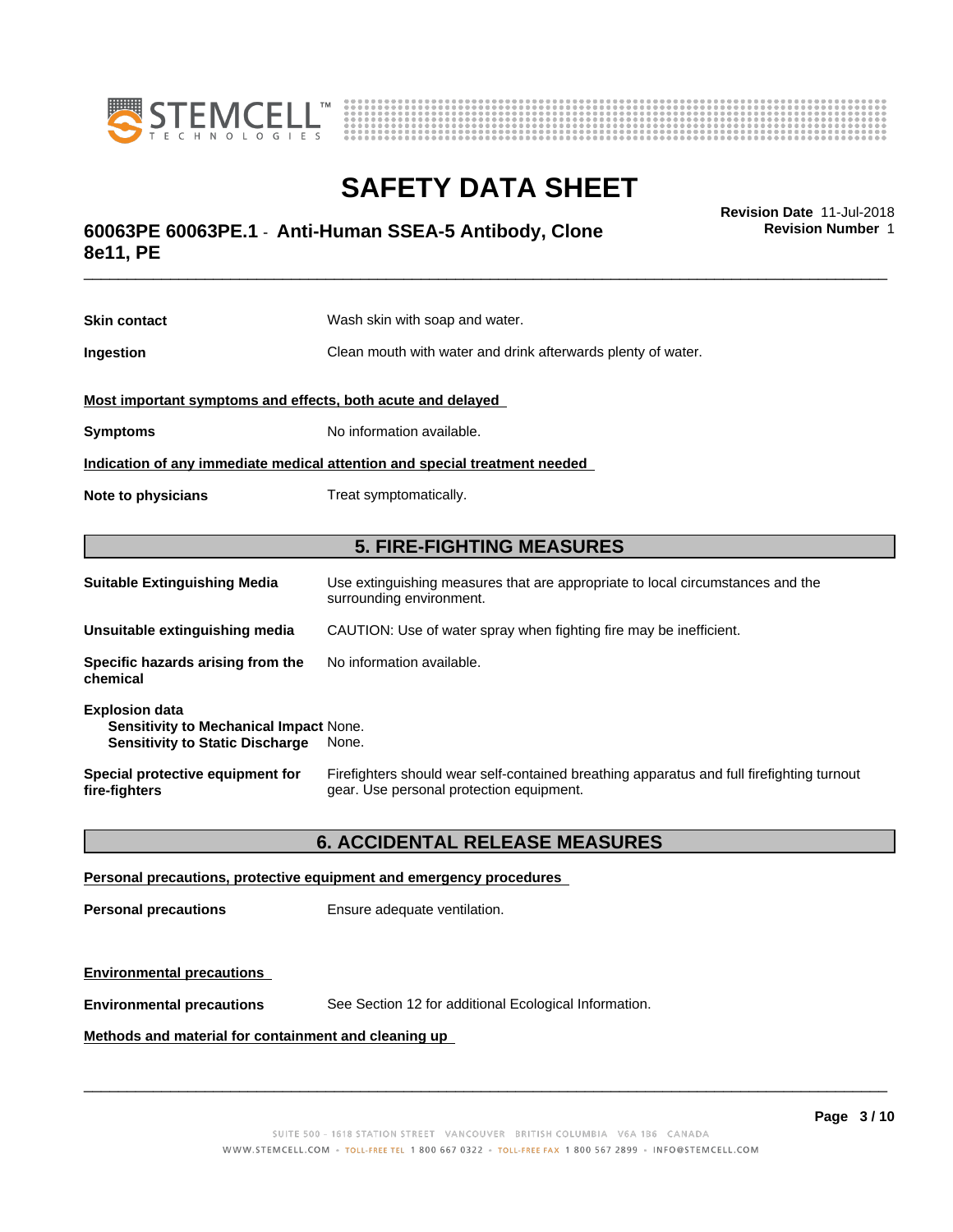



# **SAFETY DATA SHEET**<br>Revision Date 11-Jul-2018

**Revision Number** 1

# \_\_\_\_\_\_\_\_\_\_\_\_\_\_\_\_\_\_\_\_\_\_\_\_\_\_\_\_\_\_\_\_\_\_\_\_\_\_\_\_\_\_\_\_\_\_\_\_\_\_\_\_\_\_\_\_\_\_\_\_\_\_\_\_\_\_\_\_\_\_\_\_\_\_\_\_\_\_\_\_\_\_\_\_\_\_\_\_\_\_\_\_\_ **Revision Date** 11-Jul-2018 **60063PE 60063PE.1** - **Anti-Human SSEA-5 Antibody, Clone 8e11, PE**

| <b>Methods for containment</b>         | Prevent further leakage or spillage if safe to do so.                                |  |
|----------------------------------------|--------------------------------------------------------------------------------------|--|
| Methods for cleaning up                | Pick up and transfer to properly labeled containers.                                 |  |
| <b>Prevention of secondary hazards</b> | Clean contaminated objects and areas thoroughly observing environmental regulations. |  |

# **7. HANDLING AND STORAGE**

### **Precautions for safe handling**

**Advice on safe handling** Handle in accordance with good industrial hygiene and safety practice.

### **Conditions for safe storage, including any incompatibilities**

**Storage Conditions** Keep containers tightly closed in a dry, cool and well-ventilated place.

# **8. EXPOSURE CONTROLS/PERSONAL PROTECTION**

# **Control parameters Exposure Limits** This product, as supplied, does not contain any hazardous materials with occupational exposure limits established by the region specific regulatory bodies. **Appropriate engineering controls Engineering controls** Showers Eyewash stations Ventilation systems. **Individual protection measures, such as personal protective equipment Eye/face protection** No special protective equipment required. **Skin and body protection** No special protective equipment required. **Respiratory protection** No protective equipment is needed under normal use conditions. If exposure limits are exceeded or irritation is experienced, ventilation and evacuation may be required.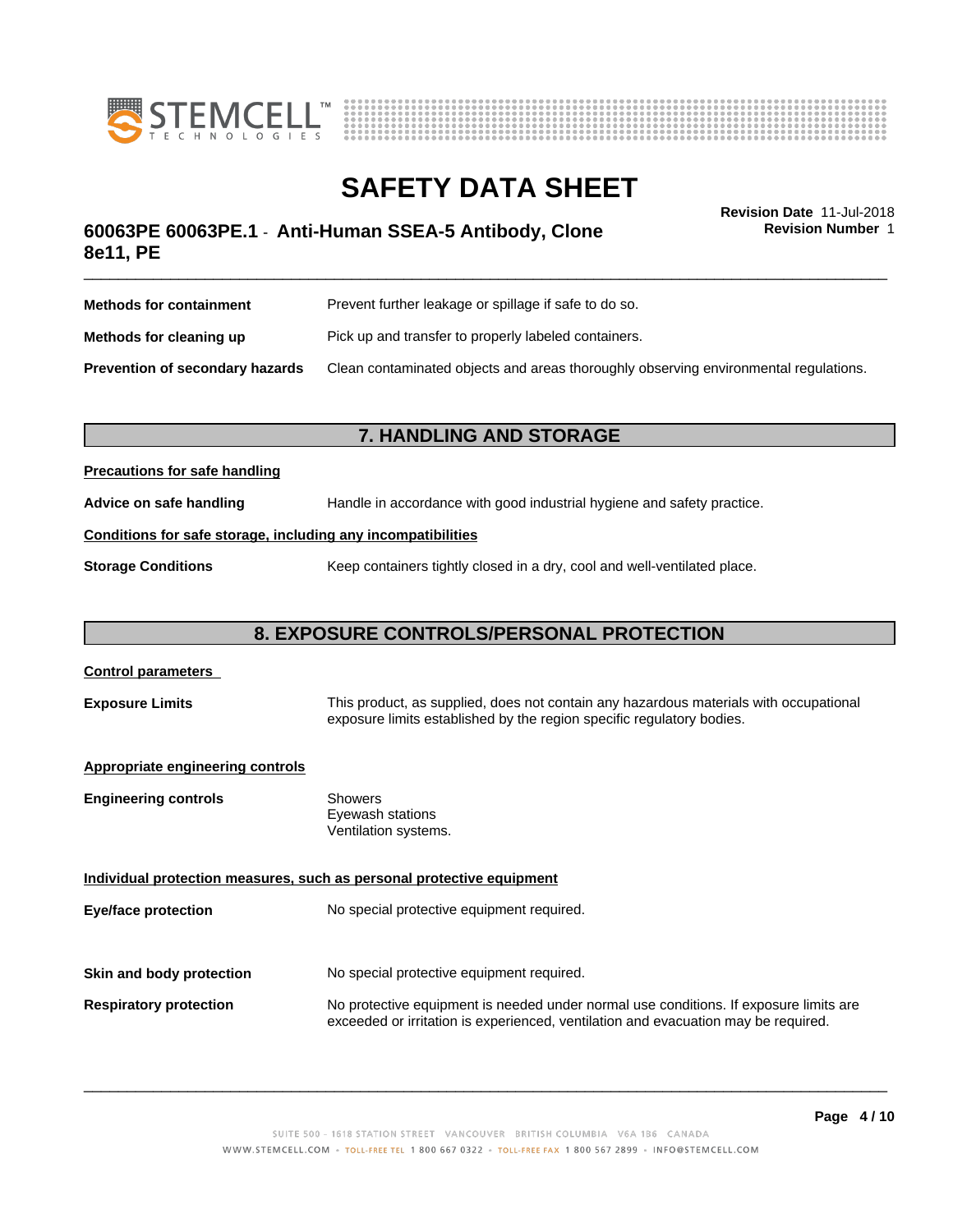



# \_\_\_\_\_\_\_\_\_\_\_\_\_\_\_\_\_\_\_\_\_\_\_\_\_\_\_\_\_\_\_\_\_\_\_\_\_\_\_\_\_\_\_\_\_\_\_\_\_\_\_\_\_\_\_\_\_\_\_\_\_\_\_\_\_\_\_\_\_\_\_\_\_\_\_\_\_\_\_\_\_\_\_\_\_\_\_\_\_\_\_\_\_ **Revision Date** 11-Jul-2018 **60063PE 60063PE.1** - **Anti-Human SSEA-5 Antibody, Clone 8e11, PE**

**General hygiene considerations** Handle in accordance with good industrial hygiene and safety practice.

# **9. PHYSICAL AND CHEMICAL PROPERTIES**

### **Information on basic physical and chemical properties**

**Physical state** Liquid **Appearance** Clear<br> **Color** No inf

**Explosive properties**<br> **Oxidizing properties**<br>
No information available **Oxidizing properties Property Remarks •Method Property Remarks •Method pH** No data available None known<br> **Melting point / freezing point** No data available None known **Melting point / freezing point** No data available None known<br> **Boiling point / boiling range** No data available None known **Boiling point / boiling range Flash point No data available None known Evaporation rate Cone Cone Access Mode to Access 10 and 7 and 7 and 7 and 7 and 7 and 7 and 7 and 7 and 7 and 7 and 7 and 7 and 7 and 7 and 7 and 7 and 7 and 7 and 7 and 7 and 7 and 7 and 7 and 7 and 7 and 7 and 7 and 7 Flammability (solid, gas)** No data available None known **Flammability Limit in Air None known None known Upper flammability limit:** No data available **Lower flammability limit:** No data available **Vapor pressure No data available None known Vapor density**<br> **Relative density**<br>
No data available None Known<br>
None known **Relative density No data available and the Shown None known**<br> **Water solubility No data available None known None known Water solubility Solubility in other solvents** No data available **None known**<br> **Partition coefficient** No data available None known<br>
None known **Partition coefficient**<br> **Autoignition temperature**<br>
No data available None None known<br>
None known **Autoignition temperature No data available None known**<br> **Decomposition temperature** No data available **None known**<br>
None known **Decomposition temperature** No data available<br> **Kinematic viscosity** No data available **Kinematic viscosity No data available None known**<br> **Notata available None known**<br>
Notata available **None known Dynamic viscosity No data available None known** 

**Other Information Softening point** No information available **VOC** Content (%)

**No information available Odor** No information available **Odor threshold** No information available

**Molecular weight** No information available **Molecular formula No information available**<br>**VOC Content (%)** No information available **Liquid Density** No information available **Bulk density** No information available

# **10. STABILITY AND REACTIVITY**

**Reactivity No information available.** 

SUITE 500 - 1618 STATION STREET VANCOUVER BRITISH COLUMBIA V6A 1B6 CANADA WWW.STEMCELL.COM · TOLL-FREE TEL 1 800 667 0322 · TOLL-FREE FAX 1 800 567 2899 · INFO@STEMCELL.COM

 $\overline{\phantom{a}}$  ,  $\overline{\phantom{a}}$  ,  $\overline{\phantom{a}}$  ,  $\overline{\phantom{a}}$  ,  $\overline{\phantom{a}}$  ,  $\overline{\phantom{a}}$  ,  $\overline{\phantom{a}}$  ,  $\overline{\phantom{a}}$  ,  $\overline{\phantom{a}}$  ,  $\overline{\phantom{a}}$  ,  $\overline{\phantom{a}}$  ,  $\overline{\phantom{a}}$  ,  $\overline{\phantom{a}}$  ,  $\overline{\phantom{a}}$  ,  $\overline{\phantom{a}}$  ,  $\overline{\phantom{a}}$ 

**Revision Number** 1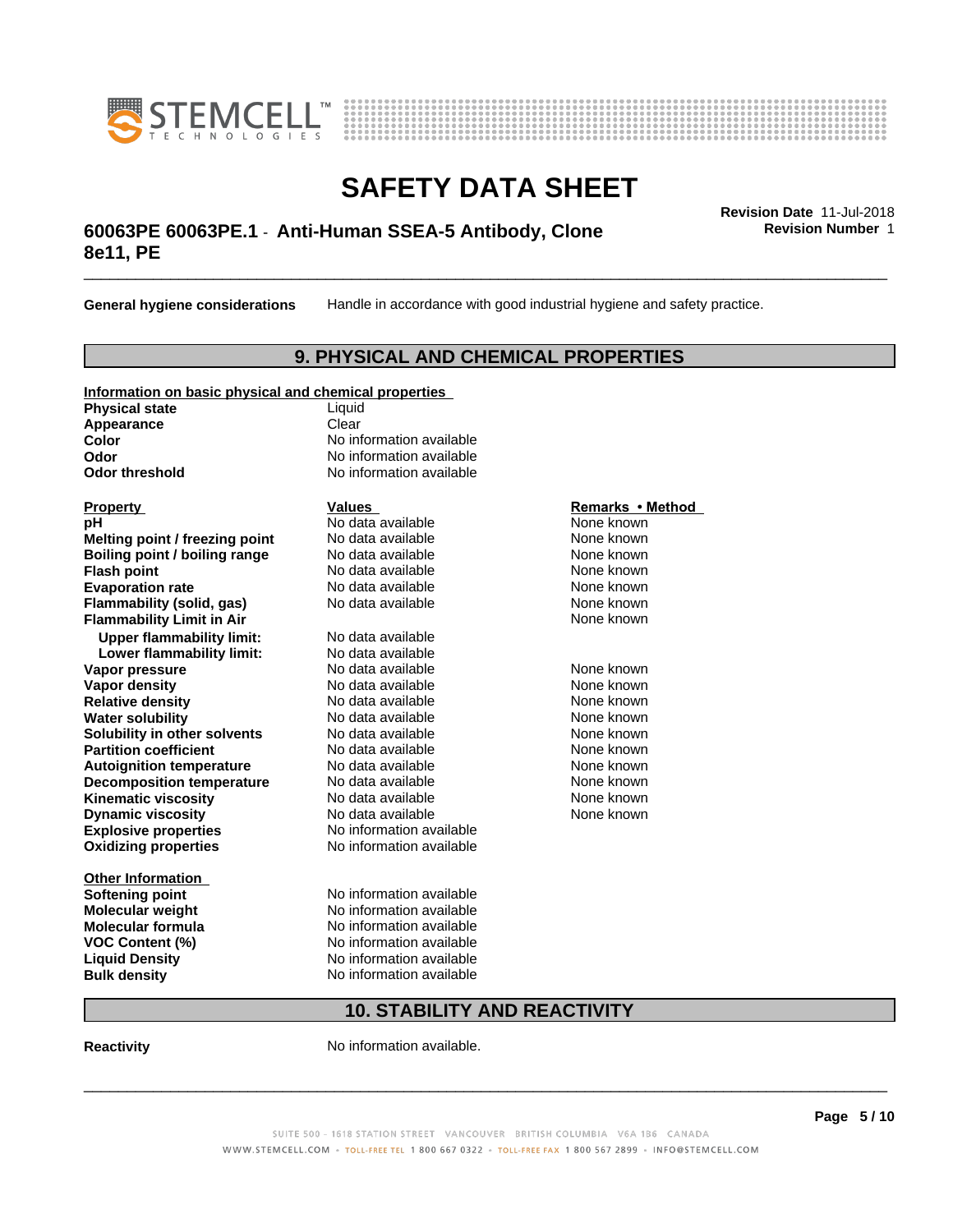



# \_\_\_\_\_\_\_\_\_\_\_\_\_\_\_\_\_\_\_\_\_\_\_\_\_\_\_\_\_\_\_\_\_\_\_\_\_\_\_\_\_\_\_\_\_\_\_\_\_\_\_\_\_\_\_\_\_\_\_\_\_\_\_\_\_\_\_\_\_\_\_\_\_\_\_\_\_\_\_\_\_\_\_\_\_\_\_\_\_\_\_\_\_ **Revision Date** 11-Jul-2018 **60063PE 60063PE.1** - **Anti-Human SSEA-5 Antibody, Clone 8e11, PE**

**Revision Number** 1

| <b>Chemical stability</b>                                               | Stable under normal conditions.                                                   |
|-------------------------------------------------------------------------|-----------------------------------------------------------------------------------|
| <b>Possibility of hazardous reactions</b> None under normal processing. |                                                                                   |
| <b>Conditions to avoid</b>                                              | None known based on information supplied.                                         |
| Incompatible materials                                                  | None known based on information supplied.                                         |
|                                                                         | <b>Hazardous decomposition products</b> None known based on information supplied. |

# **11. TOXICOLOGICAL INFORMATION**

### **Information on likely routes of exposure**

#### **Product Information**

| <b>Inhalation</b>   | Specific test data for the substance or mixture is not available.            |
|---------------------|------------------------------------------------------------------------------|
| Eye contact         | Specific test data for the substance or mixture is not available.            |
| <b>Skin contact</b> | Specific test data for the substance or mixture is not available.            |
| Ingestion           | Specific test data for the substance or mixture is not available.            |
|                     | Symptoms related to the physical, chemical and toxicological characteristics |

**Symptoms** No information available.

#### **Numerical measures of toxicity**

#### **Acute toxicity**

**Unknown acute toxicity** 0 % of the mixture consists of ingredient(s) of unknown toxicity

0 % of the mixture consists of ingredient(s) of unknown acute oral toxicity

 $0$  % of the mixture consists of ingredient(s) of unknown acute dermal toxicity

0 % of the mixture consists of ingredient(s) of unknown acute inhalation toxicity (gas)

0 % of the mixture consists of ingredient(s) of unknown acute inhalation toxicity (vapor)

0 % of the mixture consists of ingredient(s) of unknown acute inhalation toxicity (dust/mist)

| Delayed and immediate effects as well as chronic effects from short and long-term exposure |  |
|--------------------------------------------------------------------------------------------|--|
|                                                                                            |  |

| <b>Skin corrosion/irritation</b> | No information available. |
|----------------------------------|---------------------------|
|                                  |                           |

**Serious eye damage/eye irritation** No information available.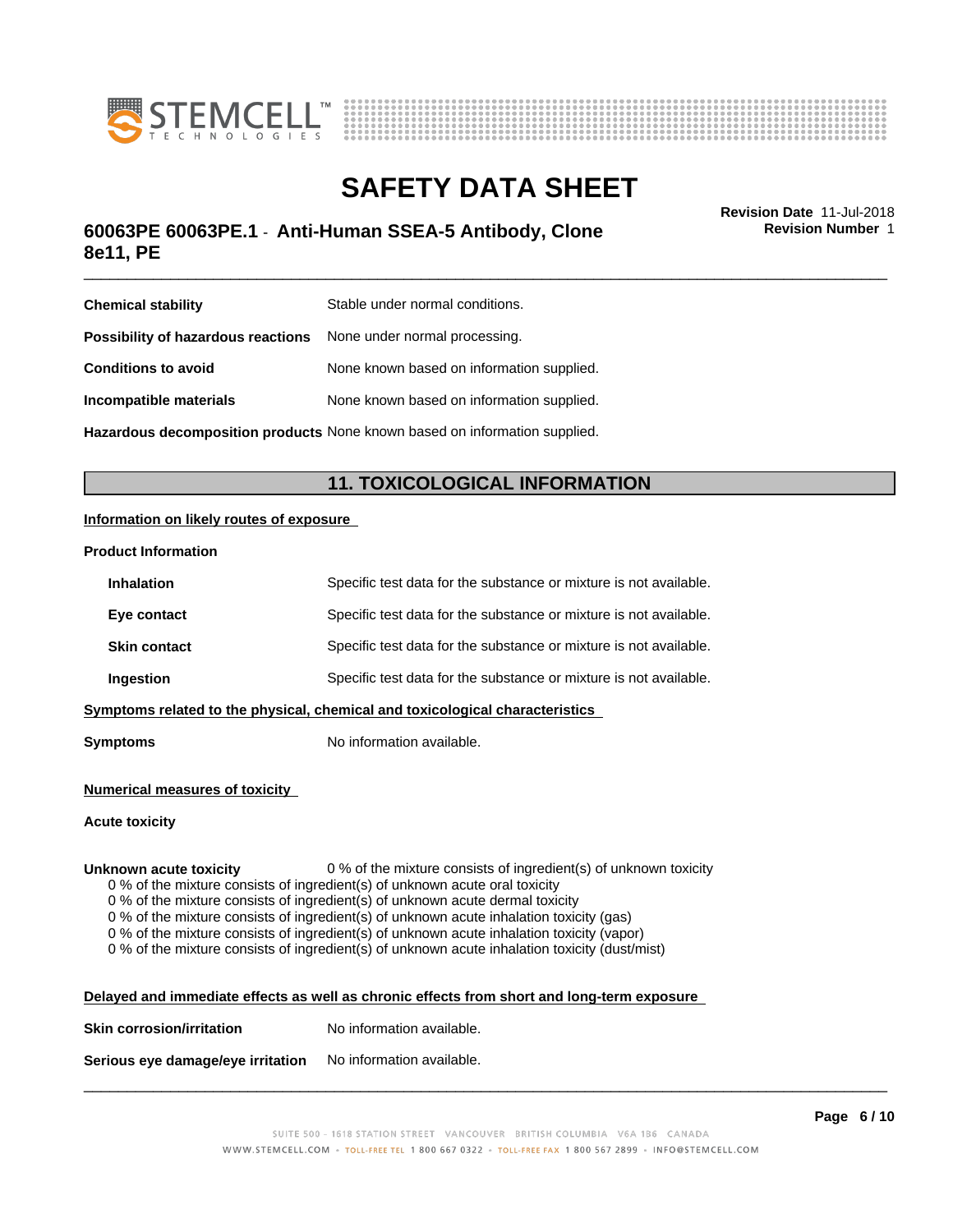



# \_\_\_\_\_\_\_\_\_\_\_\_\_\_\_\_\_\_\_\_\_\_\_\_\_\_\_\_\_\_\_\_\_\_\_\_\_\_\_\_\_\_\_\_\_\_\_\_\_\_\_\_\_\_\_\_\_\_\_\_\_\_\_\_\_\_\_\_\_\_\_\_\_\_\_\_\_\_\_\_\_\_\_\_\_\_\_\_\_\_\_\_\_ **Revision Date** 11-Jul-2018 **60063PE 60063PE.1** - **Anti-Human SSEA-5 Antibody, Clone 8e11, PE**

**Respiratory or skin sensitization** No information available. **Germ cell mutagenicity** No information available. **Carcinogenicity** No information available. **Reproductive toxicity** No information available. **STOT** - **single exposure** No information available. **STOT** - **repeated exposure** No information available. **Aspiration hazard** No information available.

# **12. ECOLOGICAL INFORMATION**

| <b>Ecotoxicity</b>            | ٠                                  |
|-------------------------------|------------------------------------|
| Persistence and degradability | No information available.          |
| <b>Bioaccumulation</b>        | There is no data for this product. |
| Other adverse effects         | No information available.          |

# **13. DISPOSAL CONSIDERATIONS**

| Waste treatment methods                |                                                                                                                    |
|----------------------------------------|--------------------------------------------------------------------------------------------------------------------|
| Waste from residues/unused<br>products | Dispose of in accordance with local regulations. Dispose of waste in accordance with<br>environmental legislation. |
| Contaminated packaging                 | Do not reuse empty containers.                                                                                     |
| <b>US EPA Waste Number</b>             | P <sub>105</sub>                                                                                                   |

# **14. TRANSPORT INFORMATION**

 $\overline{\phantom{a}}$  ,  $\overline{\phantom{a}}$  ,  $\overline{\phantom{a}}$  ,  $\overline{\phantom{a}}$  ,  $\overline{\phantom{a}}$  ,  $\overline{\phantom{a}}$  ,  $\overline{\phantom{a}}$  ,  $\overline{\phantom{a}}$  ,  $\overline{\phantom{a}}$  ,  $\overline{\phantom{a}}$  ,  $\overline{\phantom{a}}$  ,  $\overline{\phantom{a}}$  ,  $\overline{\phantom{a}}$  ,  $\overline{\phantom{a}}$  ,  $\overline{\phantom{a}}$  ,  $\overline{\phantom{a}}$ 

**Revision Number** 1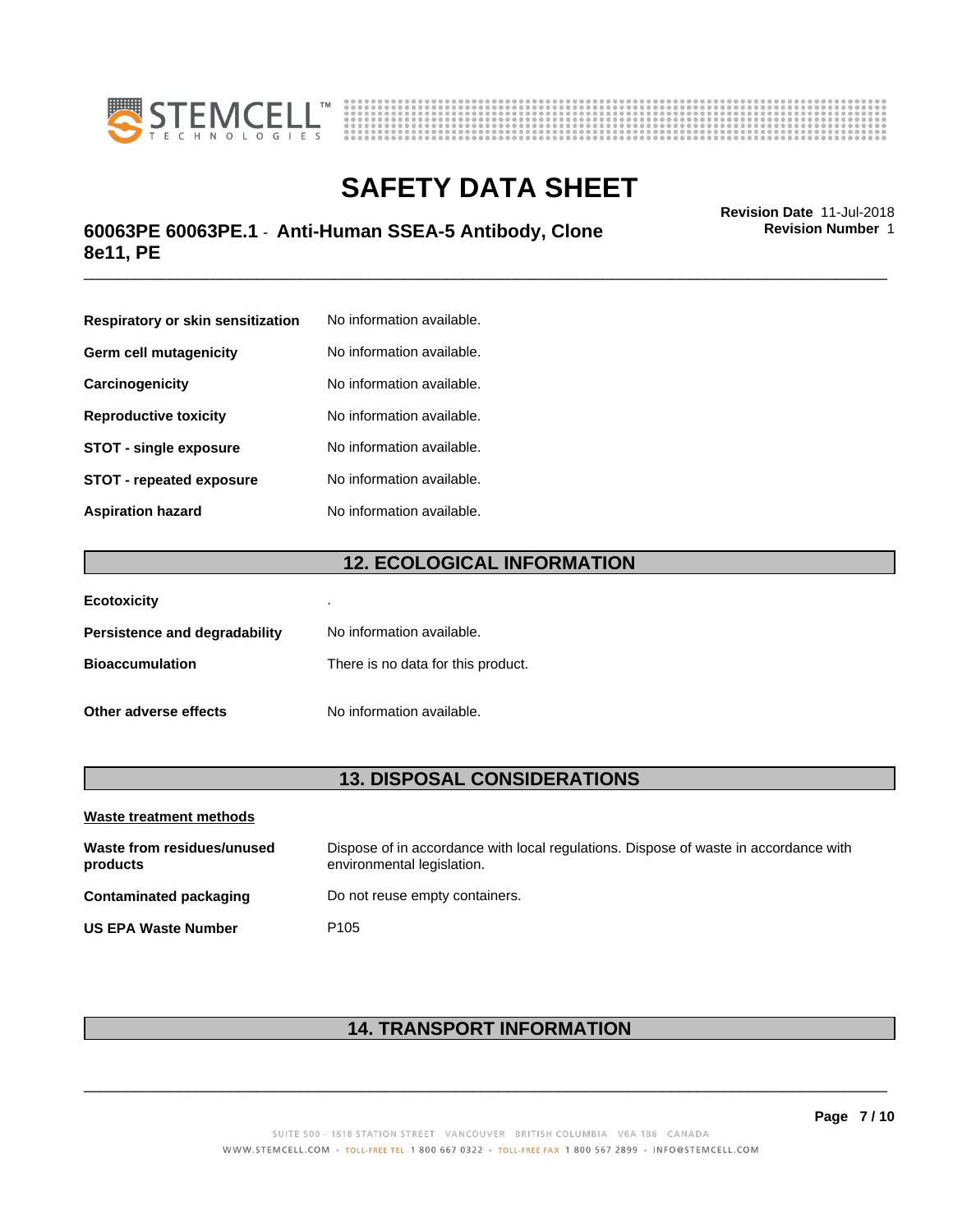



# \_\_\_\_\_\_\_\_\_\_\_\_\_\_\_\_\_\_\_\_\_\_\_\_\_\_\_\_\_\_\_\_\_\_\_\_\_\_\_\_\_\_\_\_\_\_\_\_\_\_\_\_\_\_\_\_\_\_\_\_\_\_\_\_\_\_\_\_\_\_\_\_\_\_\_\_\_\_\_\_\_\_\_\_\_\_\_\_\_\_\_\_\_ **Revision Date** 11-Jul-2018 **60063PE 60063PE.1** - **Anti-Human SSEA-5 Antibody, Clone 8e11, PE**

| <u>DOT</u>  | Not regulated |
|-------------|---------------|
| <b>TDG</b>  | Not regulated |
| <b>MEX</b>  | Not regulated |
| ICAO (air)  | Not regulated |
| <b>IATA</b> | Not regulated |
| <b>IMDG</b> | Not regulated |
| <b>RID</b>  | Not regulated |
| <b>ADR</b>  | Not regulated |
| <b>ADN</b>  | Not regulated |
|             |               |

**15. REGULATORY INFORMATION**

| <b>International Inventories</b> |                 |
|----------------------------------|-----------------|
| <b>TSCA</b>                      | Complies        |
| <b>DSL/NDSL</b>                  | Complies        |
| <b>EINECS/ELINCS</b>             | Complies        |
| <b>ENCS</b>                      | Does not comply |
| <b>IECSC</b>                     | Complies        |
| <b>KECL</b>                      | Complies        |
| <b>PICCS</b>                     | Complies        |
| <b>AICS</b>                      | Complies        |

 **Legend:**

 **TSCA** - United States Toxic Substances Control Act Section 8(b) Inventory

 **DSL/NDSL** - Canadian Domestic Substances List/Non-Domestic Substances List

 **EINECS/ELINCS** - European Inventory of Existing Chemical Substances/European List of Notified Chemical Substances

 **ENCS** - Japan Existing and New Chemical Substances

 **IECSC** - China Inventory of Existing Chemical Substances

 **KECL** - Korean Existing and Evaluated Chemical Substances

 **PICCS** - Philippines Inventory of Chemicals and Chemical Substances

 **AICS** - Australian Inventory of Chemical Substances

#### **US Federal Regulations**

### **SARA 313**

Section 313 of Title III of the Superfund Amendments and Reauthorization Act of 1986 (SARA). This product does not contain any chemicals which are subject to the reporting requirements of the Act and Title 40 of the Code of Federal Regulations, Part 372.

### **SARA 311/312 Hazard Categories**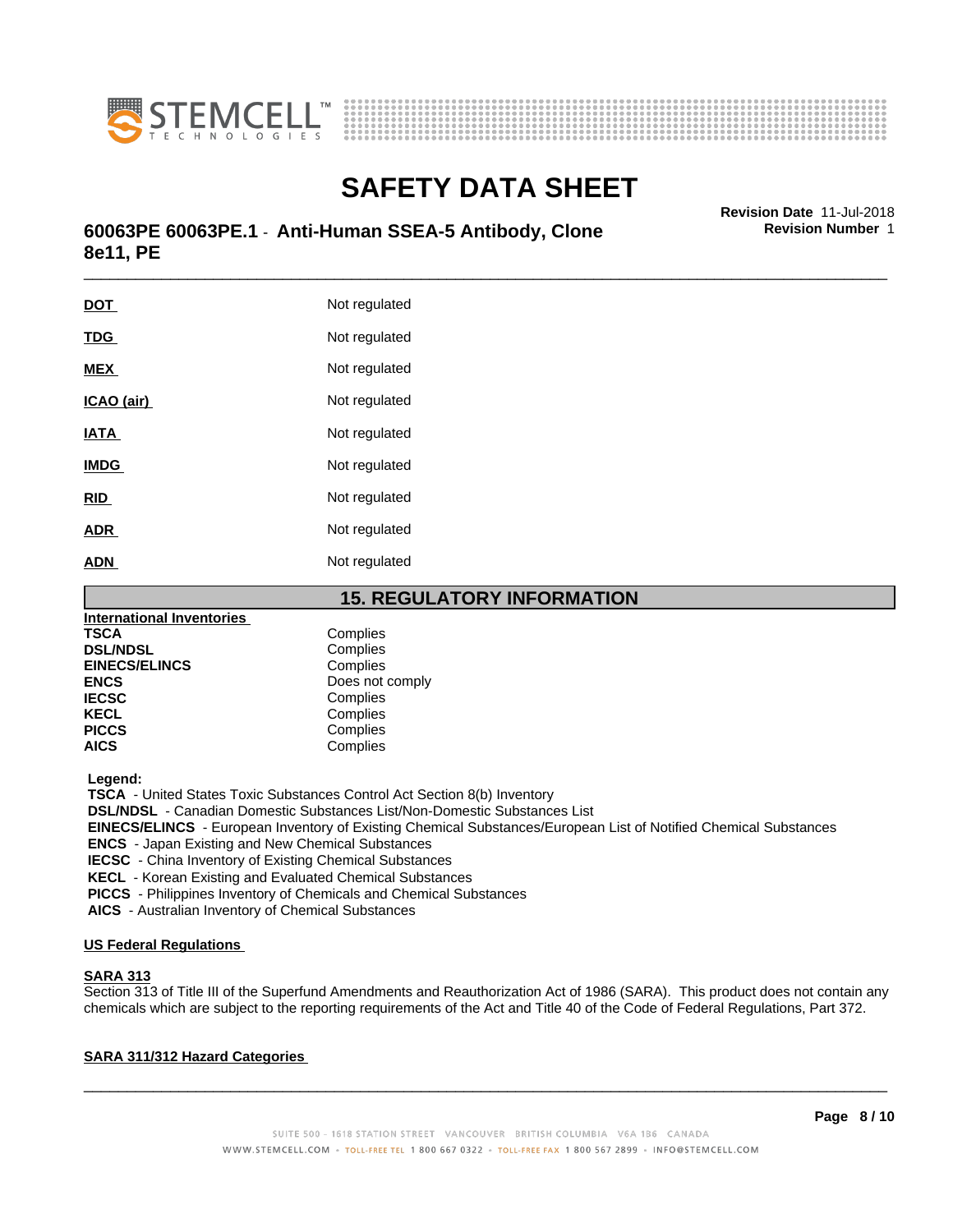



# **SAFETY DATA SHEET**<br>Revision Date 11-Jul-2018

# \_\_\_\_\_\_\_\_\_\_\_\_\_\_\_\_\_\_\_\_\_\_\_\_\_\_\_\_\_\_\_\_\_\_\_\_\_\_\_\_\_\_\_\_\_\_\_\_\_\_\_\_\_\_\_\_\_\_\_\_\_\_\_\_\_\_\_\_\_\_\_\_\_\_\_\_\_\_\_\_\_\_\_\_\_\_\_\_\_\_\_\_\_ **Revision Date** 11-Jul-2018 **60063PE 60063PE.1** - **Anti-Human SSEA-5 Antibody, Clone 8e11, PE**

**Revision Number** 1

| Acute health hazard               | No. |  |
|-----------------------------------|-----|--|
| Chronic Health Hazard             | No. |  |
| Fire hazard                       | No. |  |
| Sudden release of pressure hazard | No. |  |
| <b>Reactive Hazard</b>            | N٥  |  |

#### **CWA (Clean WaterAct)**

This product does not contain any substances regulated as pollutants pursuant to the Clean Water Act (40 CFR 122.21 and 40 CFR 122.42).

#### **CERCLA**

This material, as supplied, does not contain any substances regulated as hazardous substances under the Comprehensive Environmental Response Compensation and Liability Act (CERCLA) (40 CFR 302) or the Superfund Amendments and Reauthorization Act (SARA) (40 CFR 355). There may be specific reporting requirements at the local, regional, or state level pertaining to releases of this material.

#### **US State Regulations**

### **California Proposition 65**

This product does not contain any Proposition 65 chemicals.

### **U.S. State Right-to-Know Regulations**

#### **US State Regulations**

| Chemical name            | New Jersey | <b>Massachusetts</b> | Pennsylvania |
|--------------------------|------------|----------------------|--------------|
| Water                    |            |                      |              |
| 7732-18-5                |            |                      |              |
| Sodium Phosphate Dibasic |            |                      |              |
| 7558-79-4                |            |                      |              |
| Sodium Azide             |            |                      |              |
| 26628-22-8               |            |                      |              |

### **U.S. EPA Label Information**

**EPA Pesticide Registration Number** Notapplicable

## **16. OTHER INFORMATION, INCLUDING DATE OF PREPARATION OF THE LAST REVISION**

**Prepared By, State Control. STEMCELL Technologies Canada Inc.** Canada Inc.

**Revision Date** 11-Jul-2018